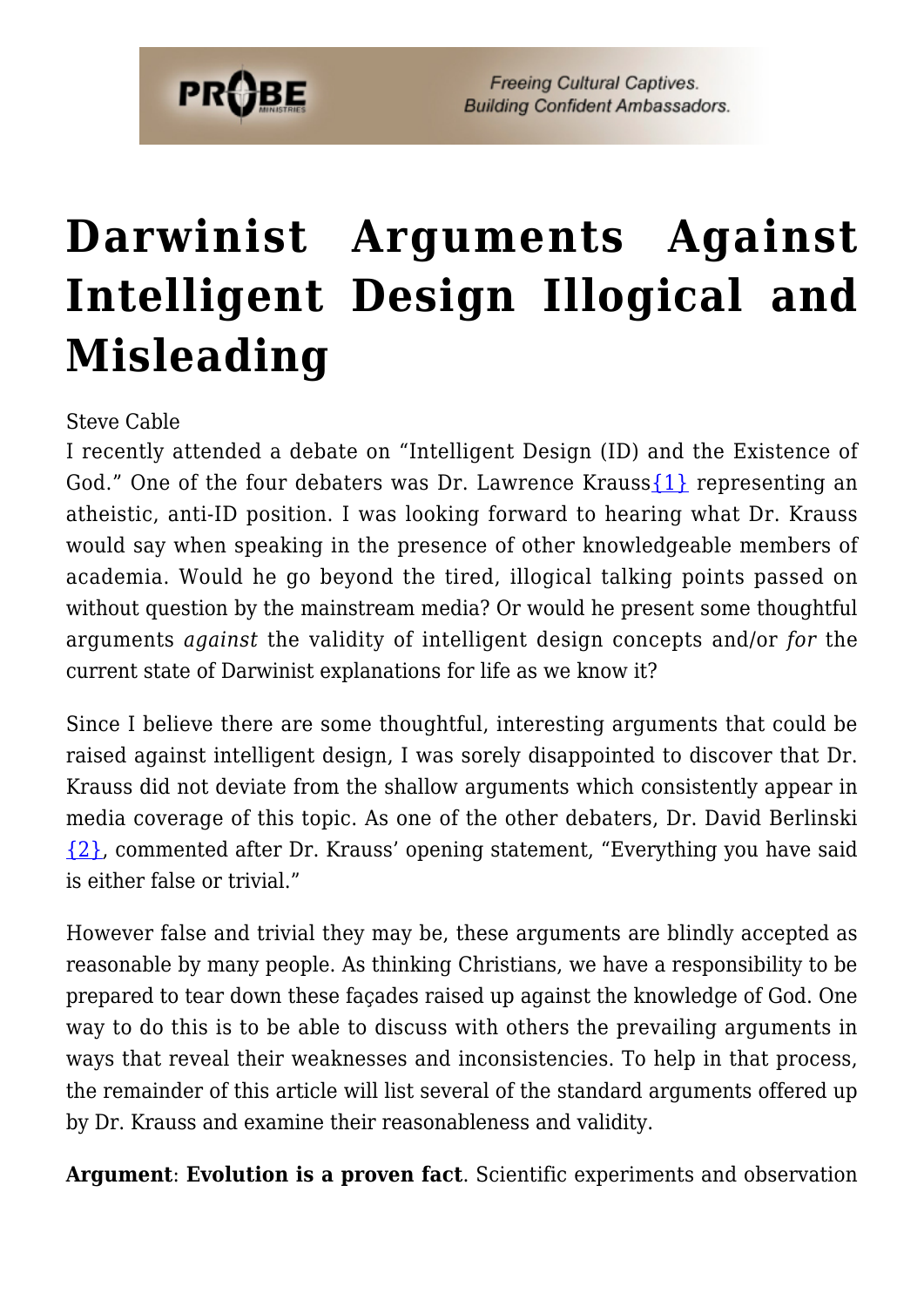

#### over the last 100 years have conclusively demonstrated that evolution is a fact.

*Analysis: Faulty logic resulting in false conclusion. In the context of the debate, "evolution is a proven fact" is implied to mean that random mutation coupled with natural selection is the sole process through which life evolved on this planet. This meaning of evolution is not a proven fact. What has been demonstrated through observation and experimentation is that the frequency of certain characteristics in a species will vary over time through random mutations and natural selection. These results provide some support to the theory that these undirected natural causes could be responsible for the development of life as we know it, but they do not come close to proving it. In logical terms, we would say that what science has demonstrated is necessary for the premise to be true but not sufficient to prove that it is true. That would be like saying, "Since we can demonstrate that wind and water erosion can produce regular geometric patterns, this proves the Statue of Liberty is the result of undirected natural forces."*

**Argument**: **Origins science is the same as observational science**. Both the study of origins (or other one-time events) and the study of ongoing natural processes are the same because they both look at data that was observed in the past. Therefore we can apply the same criteria to origins science as to observational science. Since observational science depends on repeatable experiments, we should reject out of hand any hypothesis (e.g. ID) that considers intervention by a designer because we cannot recreate it.

*Analysis: False premise resulting in faulty conclusion. The study of origins is more akin to archaeology and forensic science than to observational science. In these fields, scientists look at the evidence left over by past events to help evaluate hypotheses on what caused the event to determine the ones that are most likely. As an example, consider the question, "Why does the earth have a large moon?" Scientists have a number of different theories on when and how*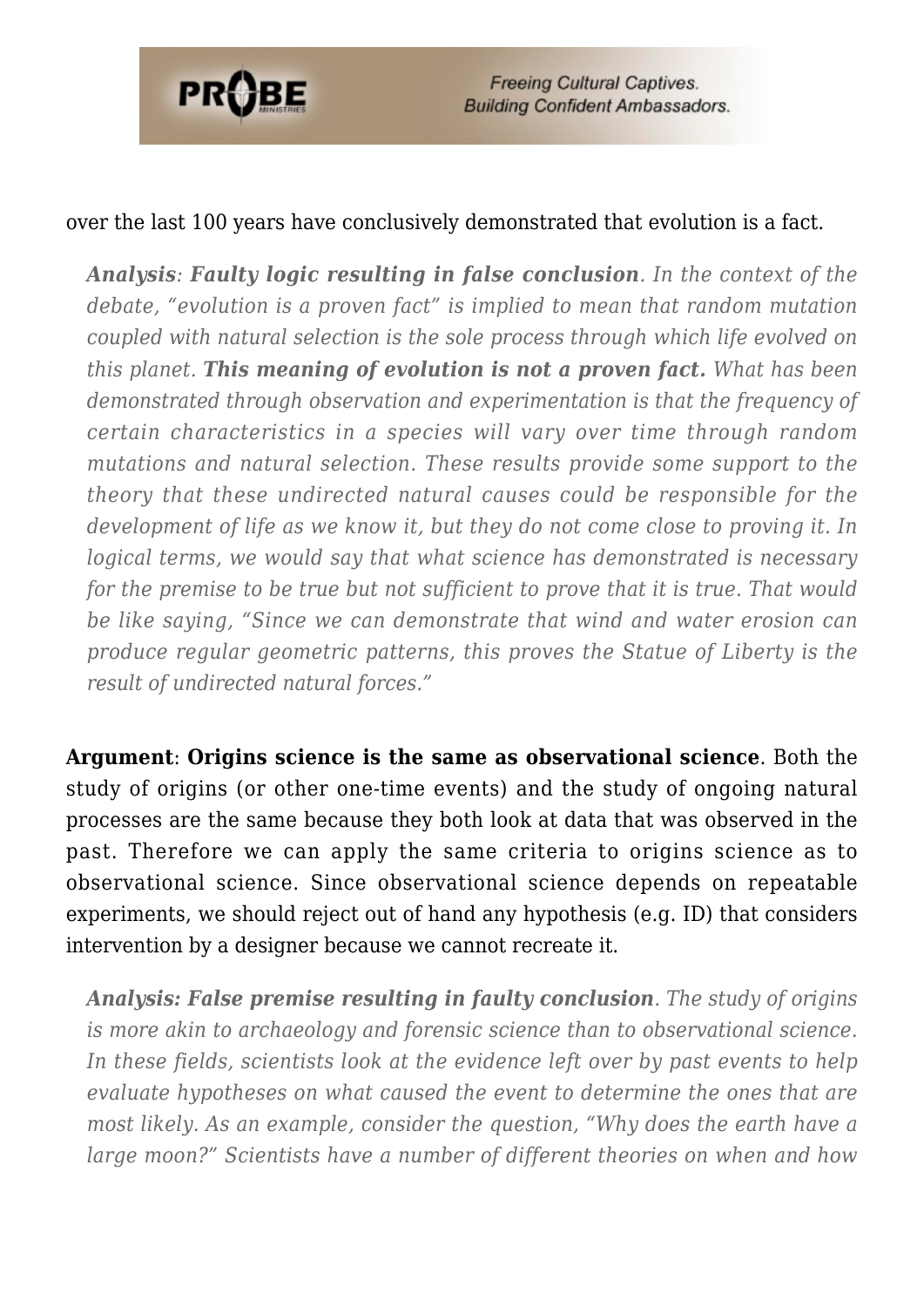

*our earth acquired a moon, but they would all agree that we can never be certain what actually happened (apart from the development of a time machine which would allow us to go back and observe the event). It is true that in observational science fields, scientists do look at results from experiments done in the past. But, they can choose to repeat those experiments in the future.*

*Regardless of whether one is considering the role of natural selection or the role of an intelligent designer, when you are developing hypotheses for the origins and development of life on earth the best that can be done is to access which processes had the highest probability of contributing to the end results. If you eliminate all options other than random variations in natural processes, you tie the hands of scientists in considering how the evidence best fits all hypotheses.*

**Argument: Some things that have the appearance of being designed are not**. Therefore, we cannot detect the presence of design.

*Analysis: Faulty logic resulting in false conclusion. Yes, there are things found in nature from the geodesic shapes of carbon structures to the results of erosion that mimic shapes designed by man. Yet, most of us seem to have no problem distinguishing between the remains of ancient civilizations and the results of undirected natural processes. If you search enough beaches and tidal pools, you can probably find every letter of the alphabet produced by the interaction of tides and currents. But, if you come across the words "John loves Mary" in the sand, you will be very confident that these were the result of intelligent intervention.*

#### **Argument**: **The theory of evolution is a foundation of modern science**.

*Analysis: Switching definitions results in false conclusion. Understanding the processes by which bacteria, viruses, species and societies change in*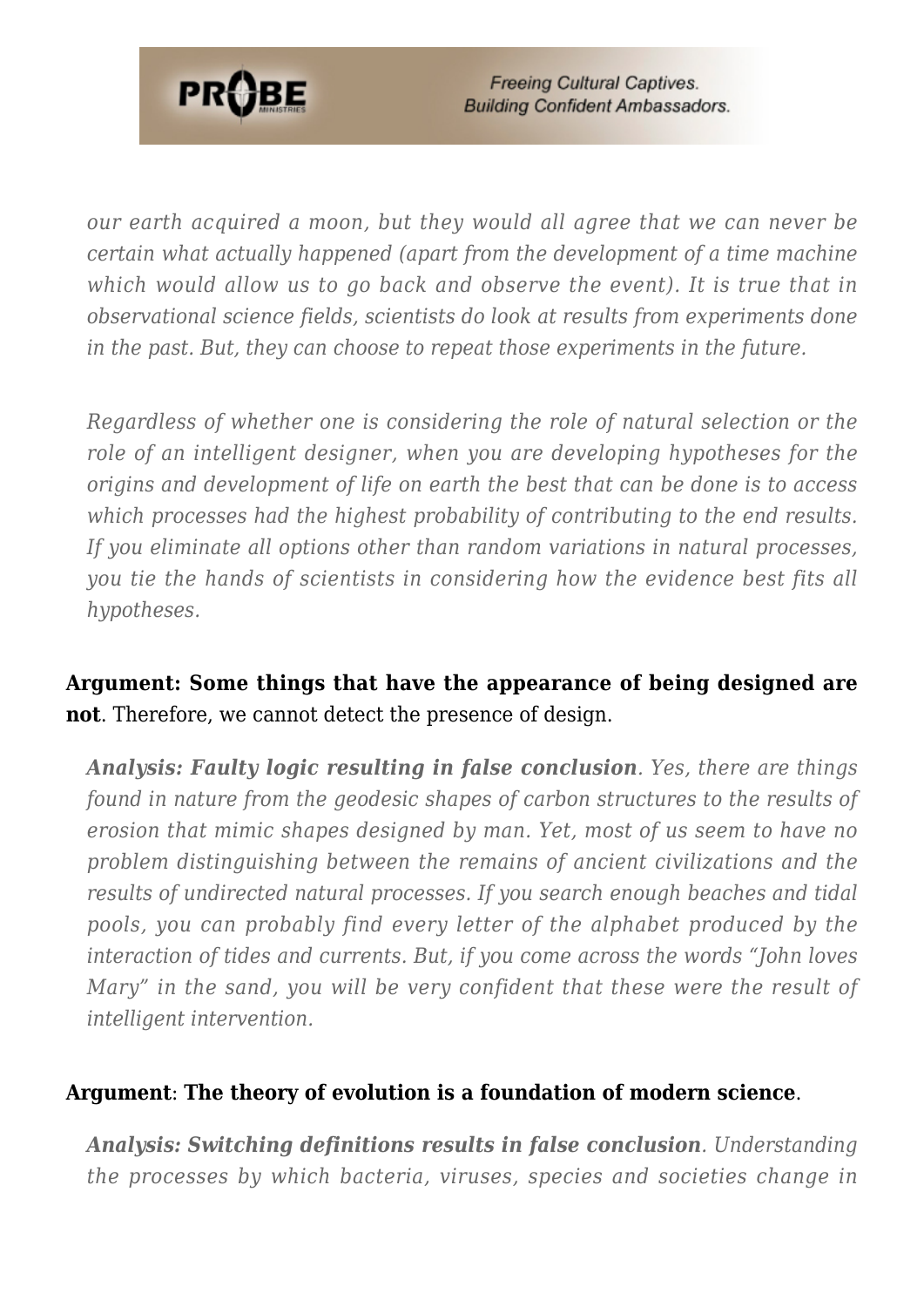

*response to changes in their environment are important concepts in modern science. However, whether one believes these processes are solely responsible for the origin and development of life on earth or not has little or no impact on one's ability to make advances in science. To date, I have not been made aware of a single positive advance in modern science or engineering that required the developer to fully believe in Darwin's view of the origins of the species in order to make that advance. One's beliefs on origins are foundational to answering the metaphysical questions of life, but don't preclude someone from making contributions in science. Advances in science have been made by Christians, Hindus, Buddhists, Jews, atheists, etc.*

## **Argument**: Scientists understand how the bacterial flagellum evolved, disproving the concept of irreducible complexity.

*Analysis: False statement coupled with faulty logic. The bacterial flagellum is a complex device used to propel some types of bacteria. It is comprised of over 30 different proteins. Not only do these proteins perform different complementary functions, but they must be assembled in the bacteria in exactly the right sequence by other proteins. Since the flagellum will not function without all of these elements in place (i.e., it meets the definition of irreducible complexity established by Dr. Behe in his book Darwin's Black Box), the premise is that all of these parts would have to appear simultaneously in order for natural selection to favor carrying forward any of these mutations in the gene pool.*

*Dr. Krauss stated that scientists have shown that the bacterial flagellum is not irreducibly complex. To the best of my knowledge, this is a gross overstatement. The arguments I have seen presented fall far short of developing a plausible explanation for how the flagellum could have evolve[d{3}.](#page-5-1) If a plausible argument coupled with experimental evidence exists, I am very interested in having my understanding updated. However, even if*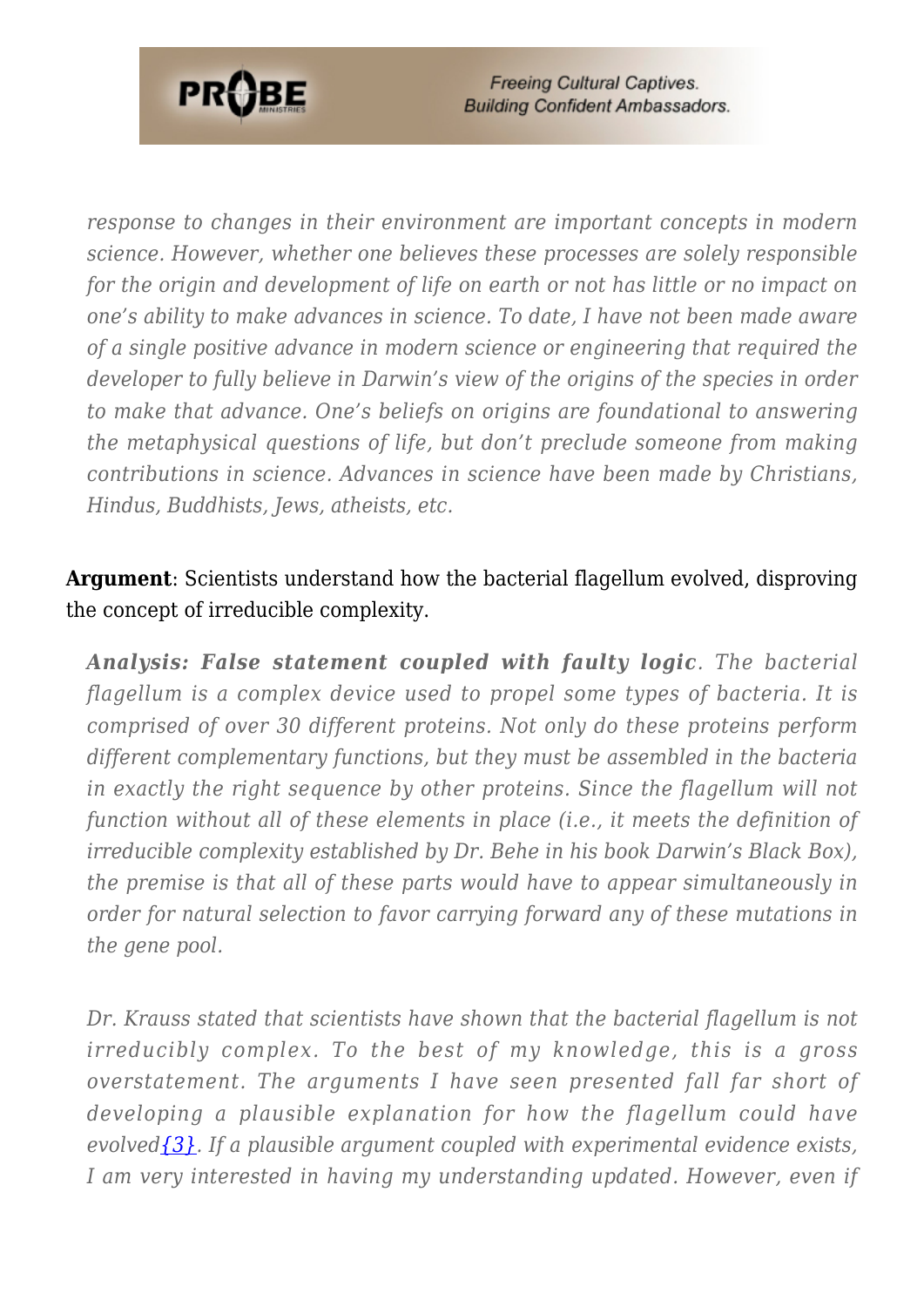

*such evidence did exist, it would not demonstrate that the concept of irreducible complexity was false or that this unknown plausible path was the way the flagellum came onto the scene.*

**Argument: Intelligent Design can never be science because it is not falsifiable**. You must have ways to prove a scientific theory is false in order for it to be a valid theory. Any observation that does not agree with the theory can be attributed to supernatural intervention.

*Analysis: Arbitrary, inconsistent definition. Academics in the field of philosophy of science do not agree that the ability to falsify establishes a boundary on what is and is not science. Professor of philosophy and atheist Dr. Bradley Monton [{4}](#page-6-0) pointed this out during the debate. He argued that we should not exclude a potentially valid hypothesis simply on the basis of a narrow definition of science. In addition, origins science cannot meet this standard. Proponents of neo-Darwinism have clearly demonstrated over the last few decades that it is not falsifiable either. Whenever the theory disagrees with the evidence, its proponents claim that natural selection found a way around the problem; we just don't know what it is yet. As Richard Dawkins stated, "Evolution is more clever than we are."*

Hopefully, this summary will help you sort through the smokescreen of "conclusive" arguments offered up by the proponents of naturalistic Darwinism. Perhaps someday they will engage in a genuine discussion where both sides can state: 1) the reasons they believe their theory has merit and, 2) the observations that create problems for their theory. Such a discussion might actually prove helpful to someone trying to sort through the evidence to make an evidence-based faith decision.

### <span id="page-4-0"></span>**Notes**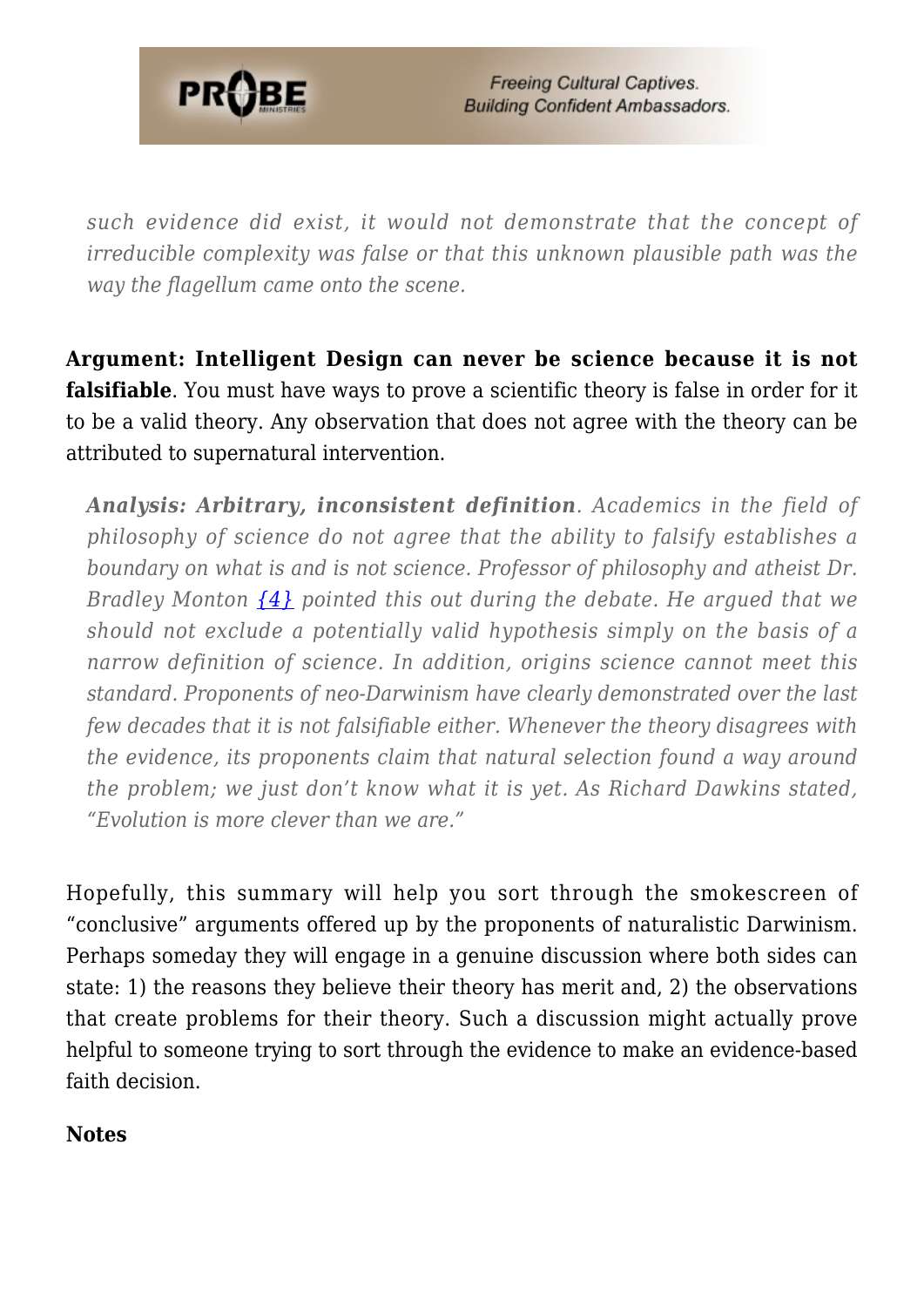

1. Dr. Lawrence Krauss is the Foundation Professor in the School of Earth and Space Exploration and the Physics Department, Co-Director of the Cosmology Initiative, and Inaugural Director of the Origins Initiative at Arizona State University.

<span id="page-5-0"></span>2. Dr. David Berlinski is a lecturer, essayist and a Senior Fellow of the Discovery Institute's Center for the Renewal of Science and Culture. Dr. Berlinski received his Ph.D. in philosophy from Princeton University and was a postdoctoral fellow in mathematics and molecular biology at Columbia University.

<span id="page-5-1"></span>3. Additional information from the Reference Guide to Redeeming Darwin available at *[RedeemingDarwin.com](http://redeemingdarwin.com)*.

Example of Darwinist argument: Since design cannot be considered as an explanation, evolutionists maintain that complex structures like flagellum evolved slowly over time from less complex structures performing other functions in the cell. Kenneth Miller states: "At first glance, the existence of the type III secretory system (TTSS), a…device that allows bacteria to inject these toxins through the cell membranes of its unsuspecting hosts, would seem to have little to do with the flagellum. However, molecular studies of proteins in the TTSS have revealed a surprising fact—the proteins of the TTSS are directly homologous to the proteins in the basal portion of the bacterial flagellum…. The existence of the TTSS in a wide variety of bacteria demonstrates that a small portion of the "irreducibly complex" flagellum can indeed carry out an important biological function. Since such a function is clearly favored by natural selection, the contention that the flagellum must be fully assembled before any of its component parts can be useful is obviously incorrect. What this means is that the argument for intelligent design of the flagellum has failed." Response to Darwinist argument: The flagellum is an excellent example of an irreducibly complex function in one of the simplest life forms. Different proteins and structures work together to create a swimming mechanism. This complex interaction cannot be adequately explained by evolutionary processes. Mutations creating only one piece of the flagellum in a